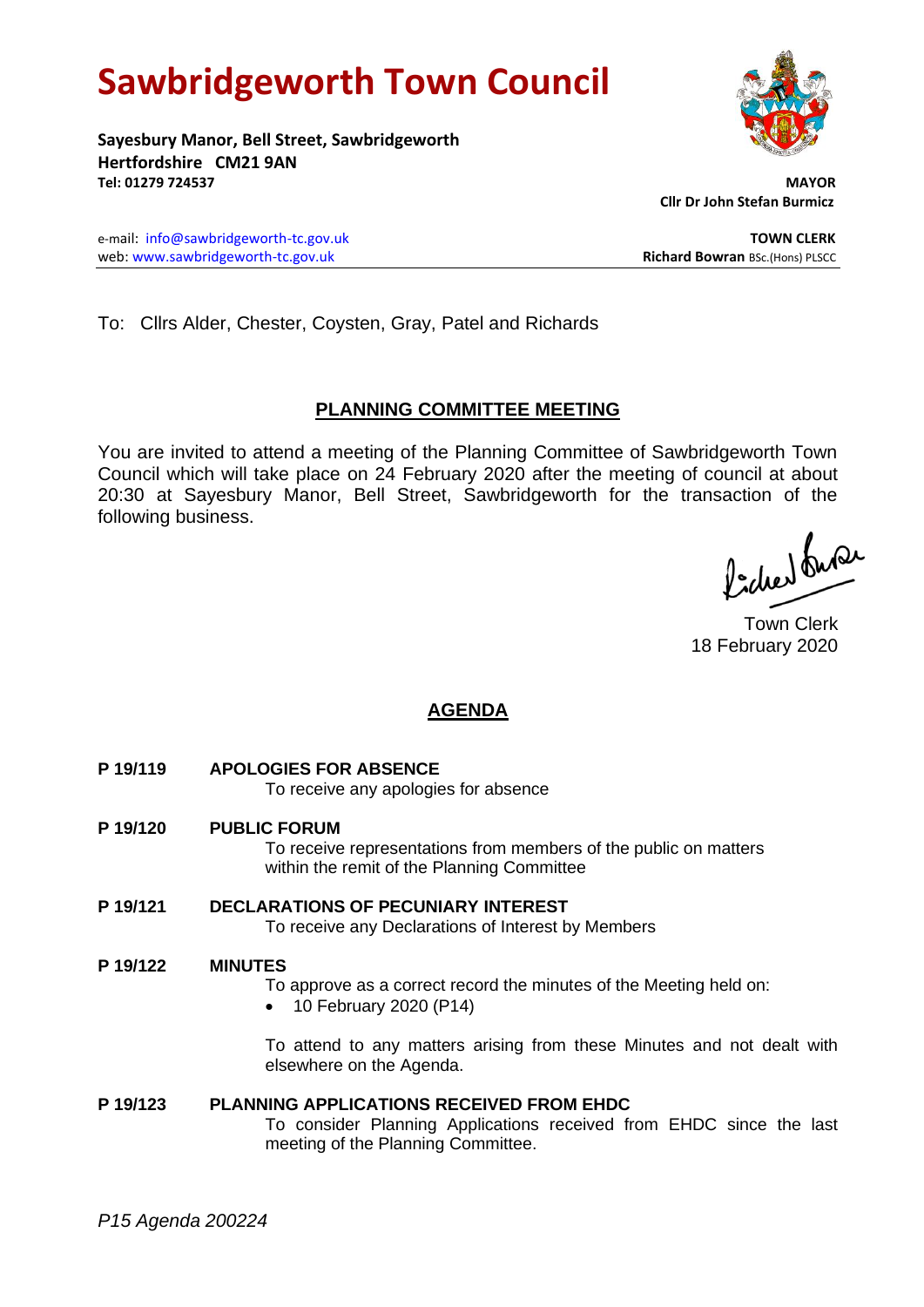## **3/20/0231/HH 68 Gilders, CM21 0EH**

[Retention of extension permitted pursuant to planning application 3/18/0512/HH,](https://publicaccess.eastherts.gov.uk/online-applications/applicationDetails.do?activeTab=documents&keyVal=Q58KJ7GLN2G00)  [comprising additions to roof, and a side extension, amended to infill the gap between the](https://publicaccess.eastherts.gov.uk/online-applications/applicationDetails.do?activeTab=documents&keyVal=Q58KJ7GLN2G00)  [two ridged roofs facing onto the highway, with a flat roofed addition.](https://publicaccess.eastherts.gov.uk/online-applications/applicationDetails.do?activeTab=documents&keyVal=Q58KJ7GLN2G00) **Applicant:** Mr D Davison

**\_\_\_\_\_\_\_\_\_\_\_\_\_\_\_\_\_\_\_\_\_\_\_\_\_\_\_\_\_\_\_\_\_\_\_\_\_\_\_\_\_\_\_\_\_\_\_\_\_\_\_\_\_\_\_\_\_\_\_\_\_\_\_\_\_**

**\_\_\_\_\_\_\_\_\_\_\_\_\_\_\_\_\_\_\_\_\_\_\_\_\_\_\_\_\_\_\_\_\_\_\_\_\_\_\_\_\_\_\_\_\_\_\_\_\_\_\_\_\_\_\_\_\_\_\_\_\_\_\_\_\_**

# **3/20/0281/VAR 24/26 Pishiobury Drive, CM21 0AE**

[Variation of condition 2 \(Approved plans\) of the LPA's approval](https://publicaccess.eastherts.gov.uk/online-applications/applicationDetails.do?activeTab=documents&keyVal=Q5JDGJGLFGA00) 3/19/1743/FUL. [\(Demolition of existing dwelling and Erection of two 4 bedroomed detached dwellings\)](https://publicaccess.eastherts.gov.uk/online-applications/applicationDetails.do?activeTab=documents&keyVal=Q5JDGJGLFGA00)  [Condition changed to allow for revisions to enhance the approved dwellings. Condition to](https://publicaccess.eastherts.gov.uk/online-applications/applicationDetails.do?activeTab=documents&keyVal=Q5JDGJGLFGA00)  [be changed to allow for a revision to the approved drawings as;](https://publicaccess.eastherts.gov.uk/online-applications/applicationDetails.do?activeTab=documents&keyVal=Q5JDGJGLFGA00) remove the rear set back [to no. 26 provide 3 rooflights over to each dwellings and remove the rear chimneys to](https://publicaccess.eastherts.gov.uk/online-applications/applicationDetails.do?activeTab=documents&keyVal=Q5JDGJGLFGA00)  [each property.](https://publicaccess.eastherts.gov.uk/online-applications/applicationDetails.do?activeTab=documents&keyVal=Q5JDGJGLFGA00) **Applicant:** Mr & Mrs S Mortimer

**\_\_\_\_\_\_\_\_\_\_\_\_\_\_\_\_\_\_\_\_\_\_\_\_\_\_\_\_\_\_\_\_\_\_\_\_\_\_\_\_\_\_\_\_\_\_\_\_\_\_\_\_\_\_\_\_\_\_\_\_\_\_\_\_\_**

#### **P 19/124 LATE PLANNING APPLICATIONS**

To deal with Planning Applications received from EHDC following the Publication of this Agenda and received before 21 February 2020

#### **P 19/125 PLANNING DECISIONS MADE BY EHDC**

To receive Planning Decisions from EHDC.

#### **3/19/2439/HH Meadow Cottage, 34 Vantorts Road, CM21 9NB**

Erection of dormer window to front elevation. Provision of cross gabled roof extension with dormers to garage and conversion to form studio/games room

**\_\_\_\_\_\_\_\_\_\_\_\_\_\_\_\_\_\_\_\_\_\_\_\_\_\_\_\_\_\_\_\_\_\_\_\_\_\_\_\_\_\_\_\_\_\_\_\_\_\_\_\_\_\_\_\_\_\_\_\_\_\_\_\_\_**

**Applicant:** A Taylor

*STC Comment:* No objection *EHDC Decision:* Granted

**\_\_\_\_\_\_\_\_\_\_\_\_\_\_\_\_\_\_\_\_\_\_\_\_\_\_\_\_\_\_\_\_\_\_\_\_\_\_\_\_\_\_\_\_\_\_\_\_\_\_\_\_\_\_\_\_\_\_\_\_\_\_\_\_\_**

#### **3/19/2535/HH 28 Rowney Gardens, CM21 0AT**

Demolition of side garage and removal of chimney stacks. Erection of single storey front, side, rear and two storey side and rear extensions. New vehicle access onto Rowney Gardens and proposed access gates and front boundary wall

#### **Applicant:** Mr K Hawkins

*STC Comment:* Objection. On further consideration this appears to be overdevelopment of site

*EHDC Decision:* Refused. "The proposed development, by reason of its size, scale and design, would add considerable bulk and mass to the site that would fail to appear subservient in scale and would fail to achieve a high standard of design to respond to the context of the site, or to reflect local distinctiveness. The development would therefore be harmful to the character and appearance of the site and surrounding area. The proposal would thereby be contrary to Policies DES4 and HOU11 of the East Herts District Plan 2018 and the National Planning Policy Framework"

**\_\_\_\_\_\_\_\_\_\_\_\_\_\_\_\_\_\_\_\_\_\_\_\_\_\_\_\_\_\_\_\_\_\_\_\_\_\_\_\_\_\_\_\_\_\_\_\_\_\_\_\_\_\_\_\_\_\_\_\_\_\_\_\_\_**